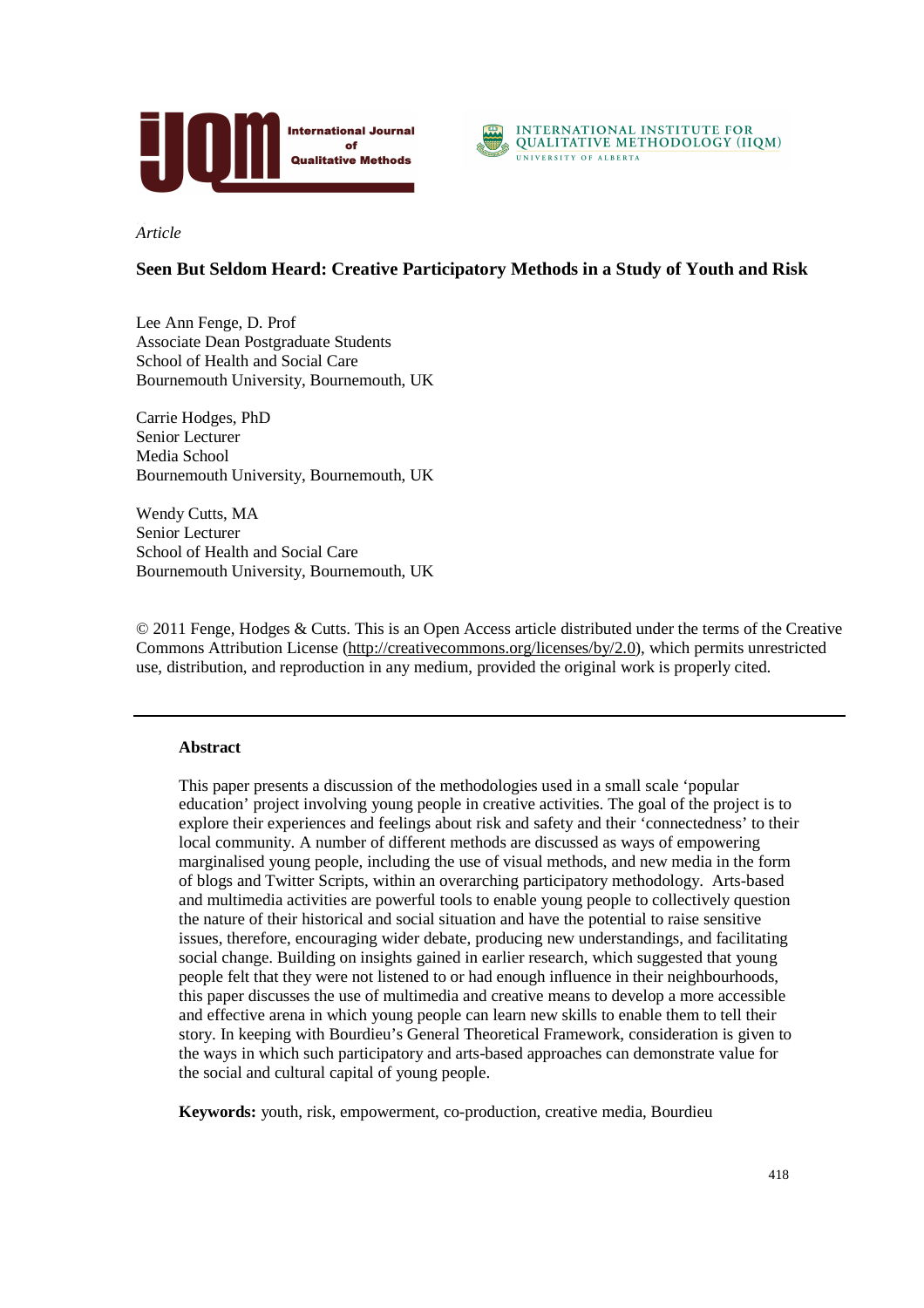**Author's note:** The authors would like to acknowledge the financial support offered to them by the Centre for Media Practice at Bournemouth University, to enable this project to take place.

# **Introduction**

This paper presents a discussion of the methodologies used in a small scale 'popular education' project involving young people in creative activities. The goal of the project is to explore their experiences and feelings about risk and safety and their 'connectedness' to their local community. The paper discusses how a range of arts based participatory methods are being used within the 'Seen but Seldom Heard Project' to encourage young people to have a 'voice' in defining their needs and experiences. The paper considers how creative methodologies may support research to engage and value the social and cultural capital of young people. Discussion is framed by consideration of Bourdieu's General Theoretical Framework (1984).

Participatory approaches have long been used by youth and development practitioners, and are also underpinned by recent government policy in the UK which emphasise the inclusion and participation of young people (Department for Education and Skills (DfES), 2005, 2006; Office for Standards in Education (Ofsted), 2007; Local Government Group, 2010). There has also been an emphasis on community engagement with young people, especially those alienated from schools and other services, using strategies such as volunteering and youth-led projects (Department for Children, Schools and Families (DCSF), 2008). Within the 'Seen but Seldom Heard project' the emphasis is on researching with young people as opposed to researching about them (Thomson, 2008, p. 6).

At the time of writing this paper (August 2011), riots have erupted across many urban regions in England. The origins of such unrest are complex, but it is acknowledged that cuts in youth services and high youth unemployment play a part (Williams, 2011). The Children's Society comments on the riots suggest that young people feel disempowered and that communities need to be strengthened by directly involving children and young people (Children's Society, 2011). It is therefore increasingly important to find ways of engaging young people who are marginalized within society. We hope that this article can add to this debate.

In this article, we explore the background literature to the topic, before considering the underlying methodologies and the project itself. Finally, using a Bourdieusian analysis, we discuss how participatory and creative methodologies may demonstrate value for the social and cultural capital of young people.

### **Background literature**

Concerns about youth behaviour and risk are central to current policy and practice. Negative views of youth have been fuelled by media representation of growing youth disorder, as well as school, other agency and parenting failures (Roche, Tucker, Thomson, & Flynn, 2006). It has been suggested that contemporary youth "have to negotiate a set of risks which were largely unknown to their parents; this is true irrespective of social background or gender" (Furlong  $\&$ Cartmel, 1997, p. 1). Although it is not within the scope of this paper to offer an in-depth analysis of risk discourse, the notion of a risk society (Beck, 1992) is an important consideration in the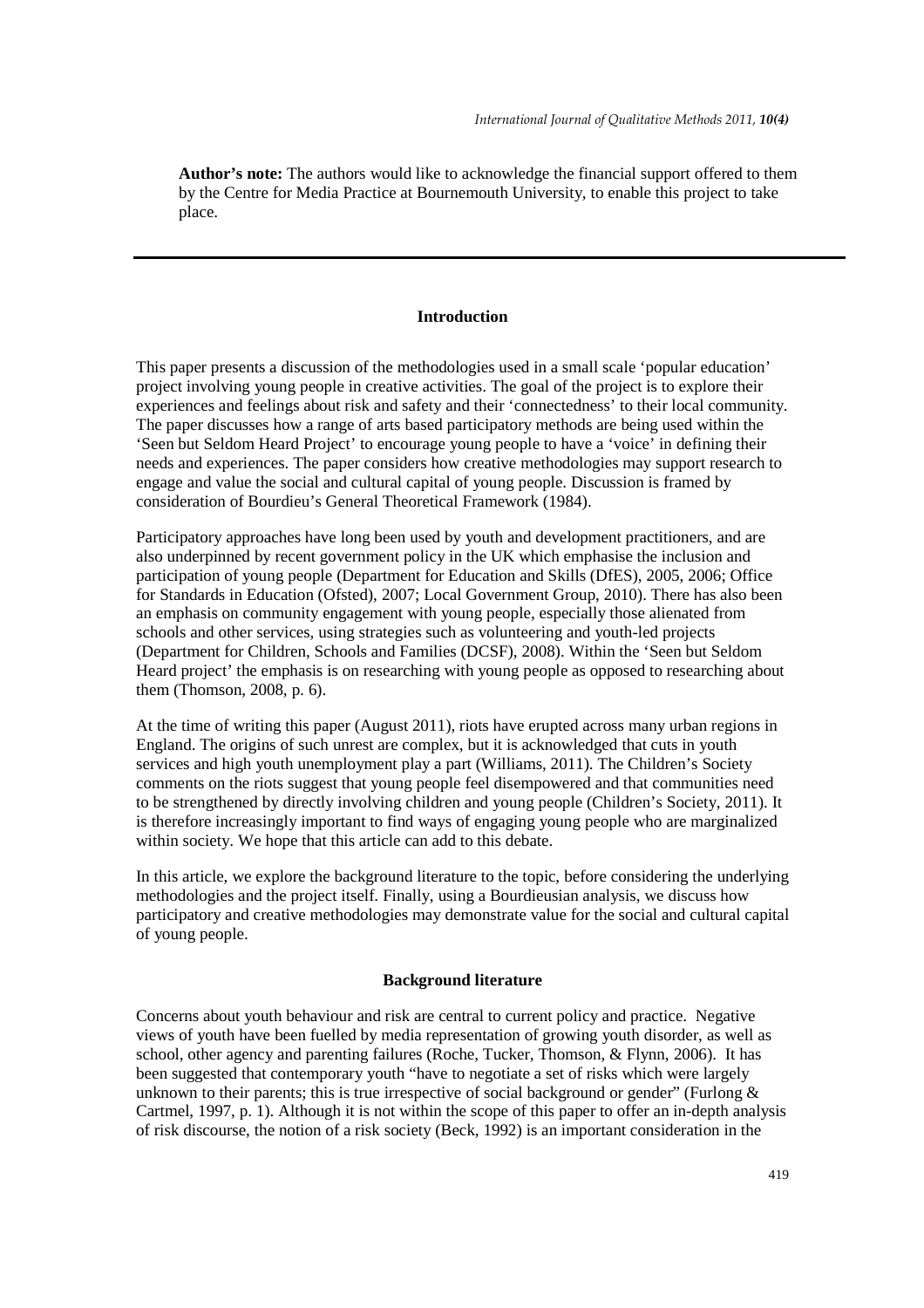study of 'youth', as it influences the ways in which young peoples' identities are constructed and understood within society. It is therefore important to understand how the social construction of living at risk and taking risks develops for young people, and whether it is representative of young people's understanding. For example this population is seen as "at-risk" at the same time as being ''a risk'' (Pavlidis & Baker, 2010, p.28). However, to develop a more critical understanding of youth, risk and community, it is important to undertake research which engages with the meanings that marginalized young people attach to 'risk' and 'community.' Youth identities have traditionally been viewed as problematic because they are depicted as 'other' and not adults (Dwyer & Wyn, 2001); as a consequence, they are viewed as deviant and a potentially threatening 'underclass' (MacDonald & Marsh, 2001). As we are concerned not to disadvantage those young people taking part in the study further, we are mindful of te Riele's (2006) proposition of replacing the concept of youth 'at risk' with that of 'marginalized' young people.

Previous UK governmental approaches to youth adopt a social exclusion discourse (Social Exclusion Unit, 1999) portraying youth as being both socially excluded and disadvantaged, whilst being problematic to society. More recent youth policy initiatives have included an emphasis on participation, youth action and youth-led services through the development of a citizenship curriculum in schools, youth councils and new youth funds (DfES, 2006). Policies, such as Youth Matters (DfES, 2005), highlight the importance of inclusiveness, and increased participation and influence of young people in building community capacity. However, there is tension between approaches to youth engagement which emphasise a 'top-down' target driven approach and those utilizing more 'ground up' approaches that enable young people to influence youth based initiatives (Milbourne, 2009). As Freire (1970) argues "[e]ducation must begin with the solution of the teacher-student contradiction, by reconciling the poles of the contradiction so that both are simultaneously students and teachers" (p. 72). It is therefore important to create new spaces in which marginalized young people, who are often invisible within youth initiatives (Allen, 2002), are encouraged to participate and have their voices heard (Thomson, 2008). This requires challenging previous approaches and adopting practices that are empowering for young people (Blanchet-Cohen & Salazar, 2010).

A previous project commissioned by Bournemouth Youth Service informed the development of the 'Seen but Seldom Heard Project.' The survey, 'The Word on the Street (Cutts, Redmond, & Taylor, 2007), highlighted the fact that young people's concerns about risk and safety were not always borne out by the reality of their experiences. Additionally there was some indication that they did not feel that they were listened to, or had enough influence in their local community. This is not just a UK phenomenon; research in Canada, for example, describes the voices of youth being absent from community building processes, therefore contributing further to their exclusion from the community (Khanlou, 2008).

Building on issues arising from the 'Word on the Street' research, we believe it is essential to work with young people who are marginalised and who are not normally accessible through existing youth clubs or youth group activities. This small scale project is therefore focused on young people who are attending a school for those with emotional and/or behavioural difficulties, or who have been excluded from other schools. We consider ways in which the use of creative means within this 'community' can serve as a "vehicle of expressive and social and political participation of citizens, as an instrument for diagnosing and finding solutions to local problems in the communities" (Beregal, 2002, cited in Beltrán, 2005, p. 30), allowing the young people's voices to be heard.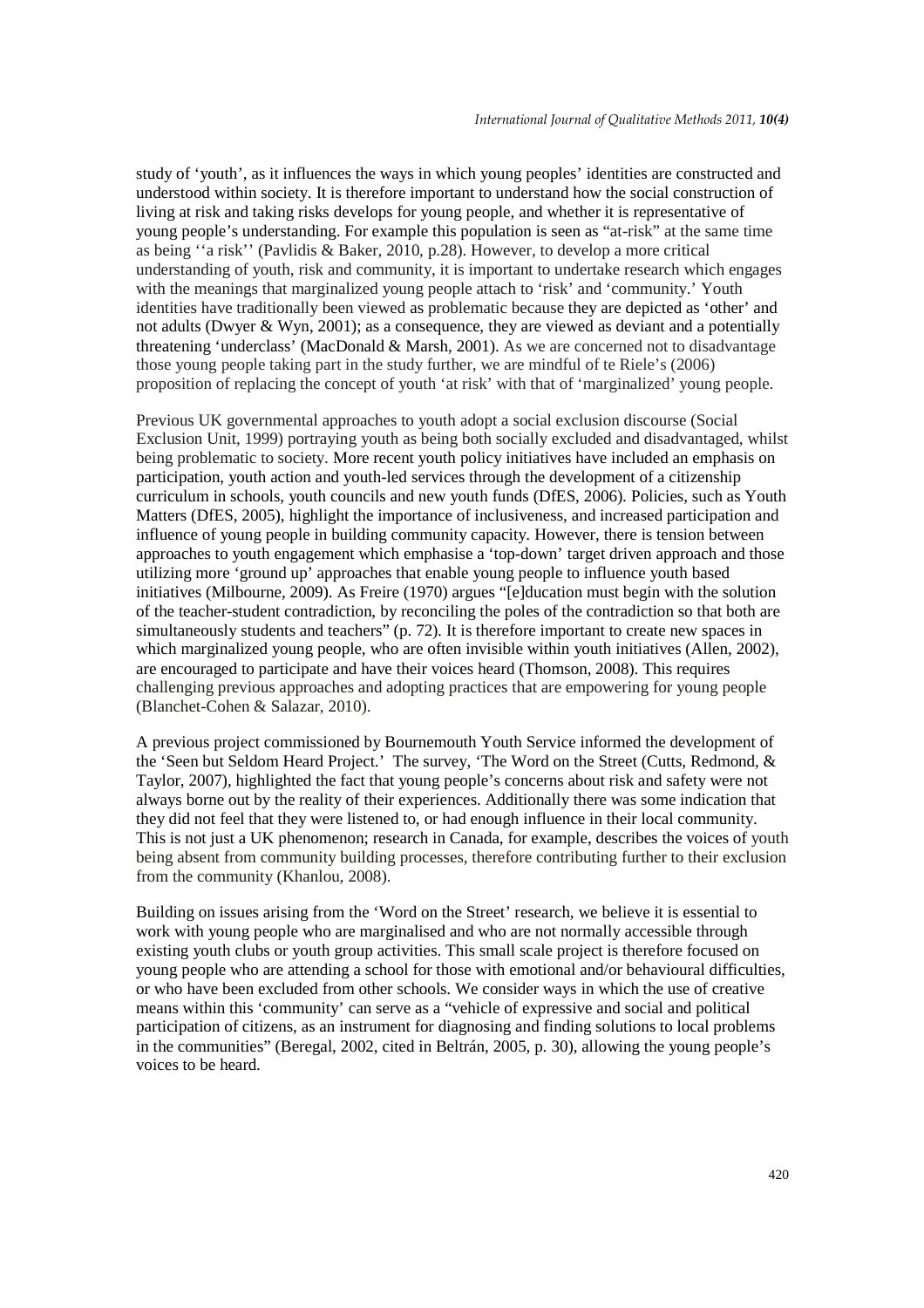### **Methodological basis of the 'Seen but seldom heard project'**

A key objective is to develop an approach which empowers rather than disempowers the participants through the research process; this involves developing an awareness of the potential power imbalance between the young participants and the adult project workers and researchers. Creative techniques are used to collaborate with young people with the ultimate aim of developing a better understanding of both their individual and collective experiences of 'risk' and 'community.' Such creative methods create a more accessible and effective arena in which young people are able to tell their stories associated with 'risk' and 'community. This study draws on the works of Freire (1970; 1988), Fals-Borda (Fals-Borda & Rahman, 1991; Fals Borda, 1987), and Boal (1979; 2000). These scholars encourage the organisation of research in ways which involve co-participants at all stages of the research process (from design to presentation of results) and value the application of creative approaches (e.g. art, music, drama, sports, myths, storytelling), which help seldom heard groups articulate their own values and capacities.

A number of concerns are central when undertaking research with young people. A key concern is to use "appropriate research strategies, in methodologies and ethical senses" (Sibley, 1995 p. 270) and an approach which is youth friendly and participatory in approach. Such participatory approaches have been described as "co-creating collaborative spaces to examine and discuss individual, school, and community concerns" (McIntyre, 2000, p.128). In this study such collaborative spaces help us to value the social and cultural capital of young people.

Visual and creative methods have been used as a way of gaining insight into the context of the young person's lived experience (Wright, Darko, Standen & Patel, 2010). Through these methods young people are able to ''construct accounts of their lives in their own terms'' (Holloway & Valentine, 2000, p. 8). As a result, creative visual research methods act as a means to study the culture relevant to these young people and the community with which they interact (Banks, 2007). This involves young people choosing images, or creating images themselves through taking photographs that represent their experiences and perceptions of their communities and 'risk.' They are not told what to photograph, thereby leaving decisions about both the content and process to the young person. Photo-elicitation interviews are then used to understand the symbolic meaning of the images within a social relationship with young people (Haw & Hadfield, 2011, p. 8).

This project is framed within a critical ethnography approach, which takes an 'activist' orientation and has a value-laden approach. This means that the researcher is advocating for a marginalised group, challenging the status quo and ''attempting to empower the group by giving it voice" (Ary, Cheser Jacob, Razavieh, & Sorenson, 2009 p. 460). The application of ethnography within education projects can help researchers separate their cultural values from those of the students (Spindler & Hammond, 2000), thus giving insight into the social and cultural capital of young people.

However**,** we encountered a paradox in our attempt to operationalise this approach: although a participatory approach should be 'ground up' rather than 'top down,' engaging with young people during the school day requires a predetermined program of activity that could fit alongside their existing school curriculum. Although such an approach could risk constraining the emergence of participants' experiences, the school suggested that students respond better within a structured framework of activities. To balance this structure, it is important to develop ways which encouraged young people to represent their own ideas by participating on their own terms. We were mindful of the possibility that some of the participants might feel excluded due to poor literacy skills if they were asked to use written methods of representation (Allen, 2002). Instead,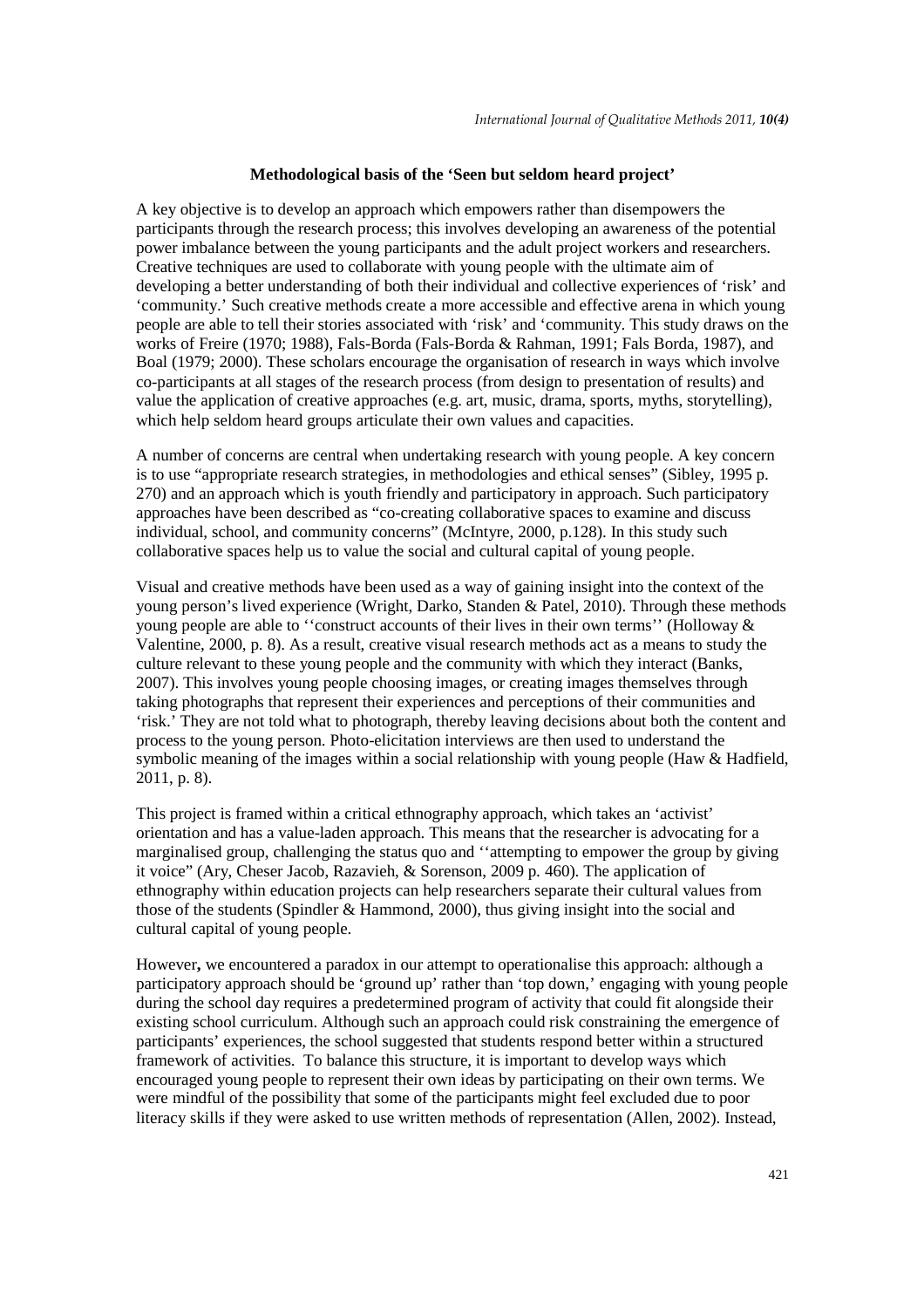we use methods which link visual, creative writing and new media approaches to gather data. Our thesis is that whereas old media 'delivered' its message and 'told' its audience, new media – including multimedia and performance, in particular – has the ability to 'ask' the audience and to collect and value their contributions through participatory approaches. Such approaches can be used to explore themes surrounding youth identity and risk, and produce greater 'insider' knowledge which can enrich and challenge students' understanding and involve them in a process of transformative praxis (Fals-Borda & Rahman, 1991). In this way, ideas and actions taking place in the social sphere of young people's lives can stimulate change.

As Fals Borda (1987, p.144) suggests, participatory research cannot simply be disseminated via printed publications and reports; it should adopt diverse means which value popular culture and popular knowledge. In this project, the aim is to use a collaborative multimedia 'performance' as both a dissemination, event and evaluation tool, using the Forum Theatre model (Boal, 1979). Such a method encourages audience participation in discussion of the issues raised in the performance. As Conrad (2004) suggests, popular education projects which use a variety of participatory methods can enable us to interrupt "the common sense or taken-for-granted" (p. 19) understandings of youth and risk, enabling us to develop perspectives which are grounded in young people's experiences and ways of making meaning of their lives. As well as breaking down barriers by involving a diverse range of voices within academic writing and representation, it is perhaps equally important to embrace those new methodologies for social research and practice that represent the complexity of contemporary society, and allow a diverse range of voice to find expression. In this way, new ways of knowing or 'extended epistemologies' (Bradbury & Reason, 2003) will embrace a wider range of experience which hitherto have remained underrepresented in academic debate (Guhathakurta, 2008). As a result we are co-learners in the project (Minkler et al., 2002).

## **Aims of the project**

This is a joint project of the School of Health and Social Care and the Media School at Bournemouth University, and has been developed in collaboration with a secondary school in the South of England, which caters to students with emotional and/or behavioural difficulties, or those who have been excluded from other schools. It is funded by the Centre for Excellence in Media Practice in the Media School (CEMP). The ultimate aim of the 'Seen but Seldom Heard' project' is to work in an empowering way with a marginalised group of young people, and to engage in a dialogue about their experiences and needs in relation to their perceptions of 'risk' and 'community.' This is important because some groups of young people are excluded from research as they are hard to reach or do not engage well within traditional interview focused research (Curtis, Roberts, Copperman, Downie, & Liabo, 2004).

The young people in this project may be seen to be marginalised further by their attendance outside of a mainstream school setting. The school with which we are working provides education for pupils with a broad range of special needs. As such, the students may be considered to be a risk to themselves and to others. Some of the participants, excluded from previous schools, may have experienced high levels of family stress, and poor relationships with parents, teachers and other pupils. Furthermore, their previous educational experiences may have limited their acquisition of basic skills and limited aspirations (Ofsted, 1996).

Following a request from the school, the project worked with young girls in Year 9 (13-14 years), as school staff believed that this group would work well with the activity, and it would also complement curriculum activities during Year 9. Although this limited the scope of the study and provided a focus on young women's experience, it nonetheless provides some useful insights into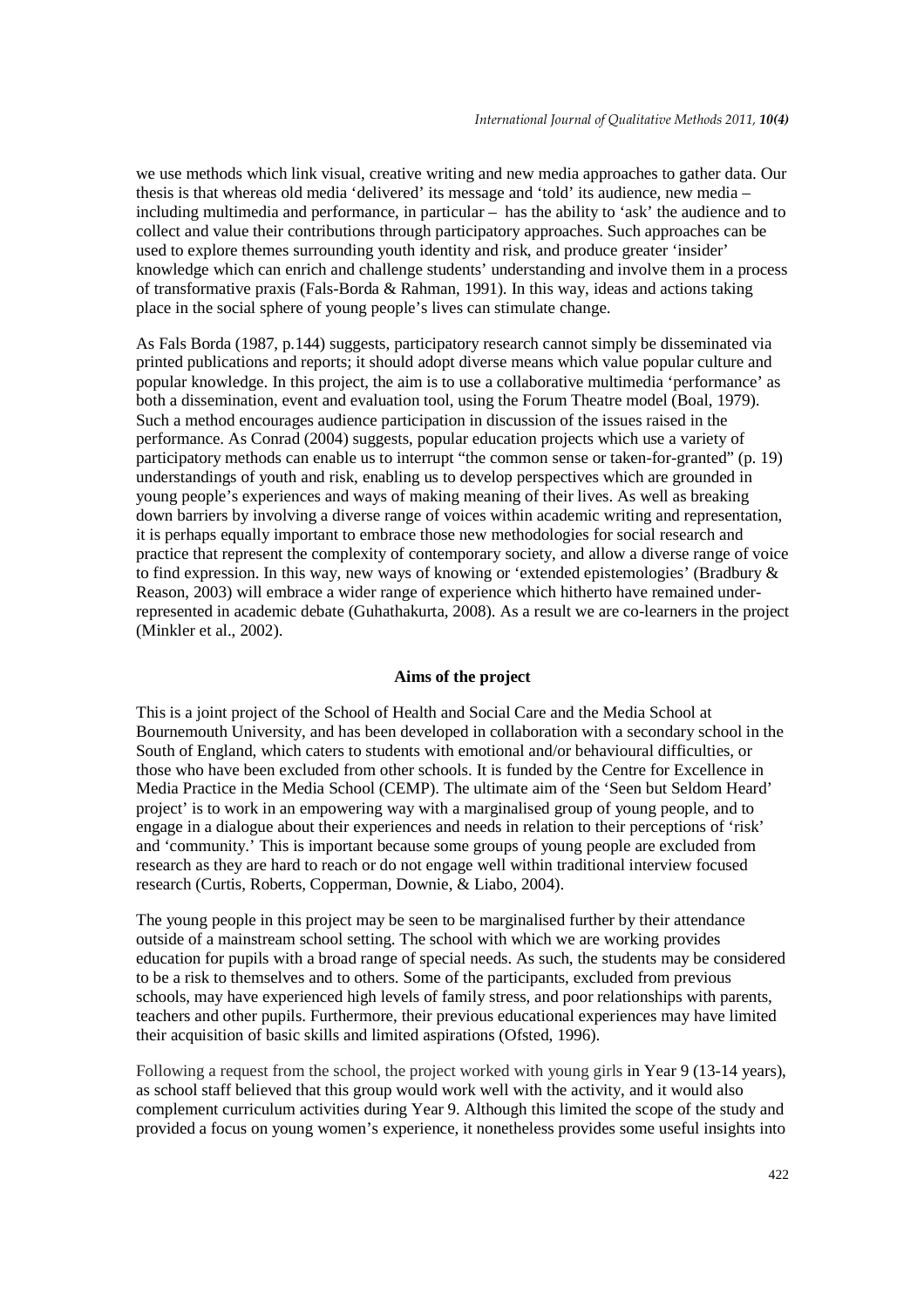notions of risk and youth. A risk analysis was undertaken to take into consideration the settings in which the project would take place (i.e. the Media School at the university and the secondary school premises). The former being the most challenging in terms of assessing risk, as this is outside of the structure of the secondary school setting and control of teaching staff.

The aims of the study are addressed in four phases. In the first phase, the study explores the background literature on the access that 'marginalised' young people in both urban and rural areas have to cultural resources (i.e. cultural capital), and their perceptions of 'risk' and 'community.' The second phase considers how creative visual methods can be used to explore the perceptions young people have about 'risk' and their relationship(s) with their 'community(ies). The third phase builds on the ideas and materials developed through the visual methodologies used in phase two, key emerging themes and scenarios are considered. In this phase, work from the previous two phases of the project will culminate in a collaborative multimedia 'performance.' Four different mediums have been suggested, those of reality theatre (Saldana, 2005), film, poetry and music; however, other forms of media will be considered and the final decision will be made by the young people themselves. The theme that will be common to all mediums is that it will be the young people who will provide/write the story and will either perform the piece or take on other supportive roles with the guidance of a script writer, multimedia professionals and researchers. A Forum Theatre model (Boal, 1979; 2000) will be used to engage the audience(s) in further discussion of the issues raised, searching for solutions or alternative responses to the problems presented (Conrad, 2004). Phase four will use participatory evaluation – including post 'performance' responses from participants, and audience members, as well as qualitative analysis of materials produced via Twitter fiction and visual methods. As the project bridges disengaged young people, service providers, and community members it will include consideration of the complex interplay between past and present influences through a performance-rich 'community of practice' (Wenger, 1998) that both facilitates and supports learning.

At the time of writing, Phases 1 and 2 have taken place, and Phases 3 and 4 are being planned. Phase two activity was structured around 9 sessions, each including a range of activities to encourage the participants to develop materials which expressed their understanding of risk and safety, including the production of visual media outputs. Through the development of these materials, the participants were exposed to the work of university students who showcased their own work using digital media, demonstrating the possibilities offered through such media and building the aspirations of the participants to use it creatively to express their own experiences. This culminated in participants developing a short film (1 minute maximum).

#### **Planned data analysis**

In phase four, the materials developed by participants will be analysed as part of an emergent process. Interpretive techniques will be used to analyse the materials collected throughout project, which will include the short films and material posted within the online environment (Kozinets, 2002; Puri, 2007). The purpose of the online work is to capture experience and reflections, observe expressions of cultural norms specific to the youth 'community', and to explore how discourse "functions to construct meaning and how textual dialogue can form the bases of cultural understanding" (Markham, 2005, p. 816).

Analysis will be an inductive, collective process with the researchers analysing the same data and comparing and contrasting the results with data collected elsewhere in the project. Analysis will involve a cyclical process. Themes will be categorised and ordered, and the trustworthiness of the data will be qualitatively assessed (McMillan & Schumacher, 1997). All discrepancies will be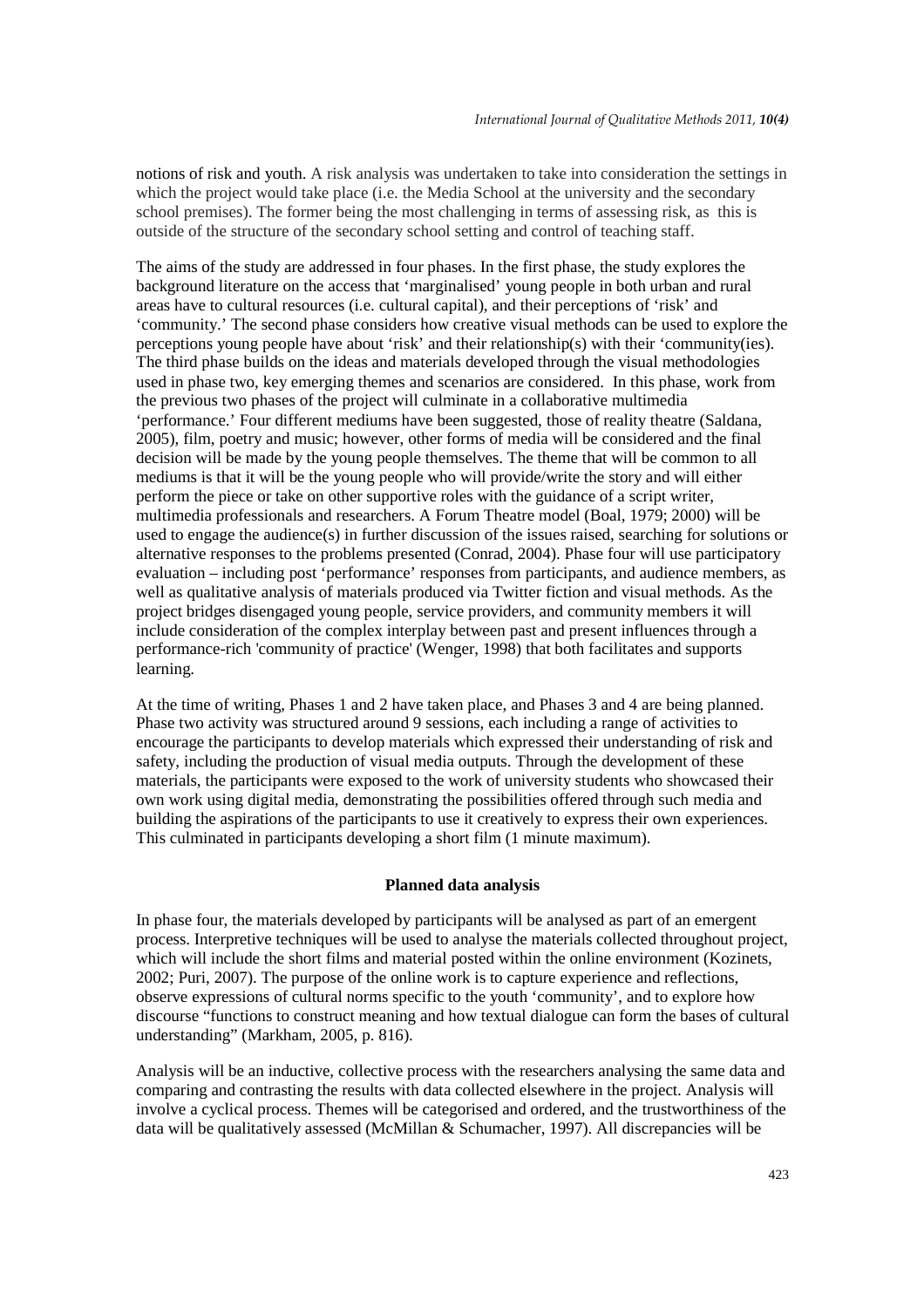discussed amongst the group until a consensus is reached. A methodological journal will also be kept to record these discussions and any changes in coding as common themes and alternate viewpoints emerged. The aim is not to generalise but rather to explore more deeply the nature of this phenomenon (Rowan & Huston, 1997).

The project has been strengthened by the involvement of Bournemouth University (BU) students who, due to their closeness in age, are able to share experiences and empathise more effectively with the points of the view of the young people, thus building successful working relationships and bringing fresh ideas to the project.

## **Ethical considerations**

The research is carried out following the British Educational Research Association ethical guidelines. The negotiation of ethical procedures is a continuous process (Walker, Schratz & Egg, 2008, p. 173). Permission for involvement in the project was sought from both the young people and their parents/guardians. As part of this process it is also important to negotiate who 'owns' the creative outputs of the project, whether theatre performance, creative writings, or images. It was made clear to the young co-participants from the outset that the creative approaches used throughout the project are integral to the research process (Leitch, 2008, p. 53), and that the creative artefacts would be used during the research and afterwards, particularly in dissemination (Leitch, 2008).

The expectation throughout the project is for teachers and teaching assistants to be involved in the design and delivery of creative workshops and to take responsibility for coordinating in-class activities that use and update the project blog. They are also asked to assume overall responsibility for the safety and emotional wellbeing of the young people throughout the project.

The use of the 'blog' is informed by the principles of 'good play,' enabling online conduct that is meaningful and engaging to the participant, who in turn is responsible to others in the virtual community (James et al., 2010). There is evidence of the growth of blogs as educational tools (Lamb & Johnson, 2006; Penrod, 2007), and the use of digital media technology can enhance the learning experience of participants within the wider school setting.

It is also important to recognise the private nature of the blogs as a form of virtual diary keeping. The young people are encouraged, where possible, to keep them private which, therefore, gives them the confidence to post their entries without the fear of them being read by everyone. To achieve this, group discussion forums are included for group conversations as well as password protected areas for more individual reflection.

# **Discussion of the project using Bourdieu's Theoretical Framework**

A key aim of this project is to use creative methodologies which value the social and cultural capital of young people. In his work, *Distinction*, Bourdieu (1984) described how the concepts of social fields, capital, and habitus all work together to generate social action. Four forms of capital are described by Bourdieu (1984): economic, social, symbolic and cultural capital. The distribution of these among individuals determines ''the chances of success for practices'' (Bourdieu, 1986, p.242). For the purpose of this paper only cultural and social capital will be discussed, but these are interwoven and intermeshed with economic and symbolic capital across and within social fields.

The habitus, which can be understood as an internalised representation of early socialization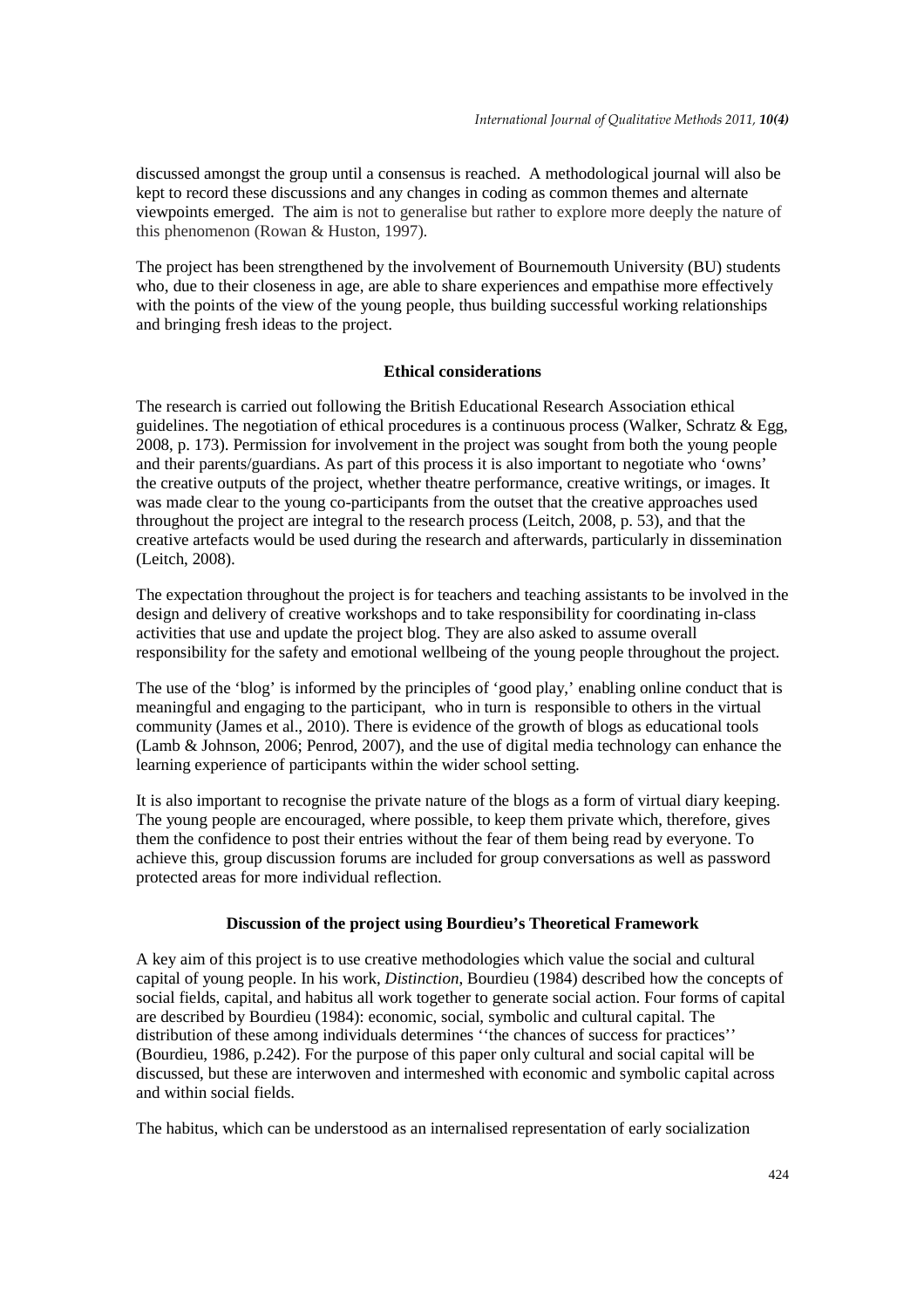(Bourdieu, 1973), shapes how young people's social identity develops in light of educational experiences, family and peer group experiences. Central to Bourdieu's theorizing of social reproduction is how habitus instils "a sense of one's place" (Bourdieu, 1984, p. 466). Access to cultural capital is influenced by both individual and collective habitus, although it has been suggested that "being reflexive, and successfully negotiating future risks, both real and perceived, constitutes privileged cultural capital" (Threadgold & Nilan, 2009, p. 48).

Social capital can be viewed as the social networks and relationships that individuals have, and the resources embedded in these (Lin, 2001). For young people this may include family, peer, school and wider community networks. Putnam (1993, 2000) describes social capital as exerting a positive effect on developing and sustaining community cohesion. It is, therefore, a useful concept when considering how marginalised young people, who do not have political or cultural power in mainstream society, interact with and experience community life. The ways in which young people make sense of themselves and their social identity is influenced by the institutions they have contact with such as schools and local communities. Negative views of young people can be reinforced by social institutions and, as a result, youth identity is problematized within contemporary society (Dwyer & Wyn, 2001; MacDonald & Marsh, 2001).

It has been suggested that social capital theorists such as Bourdieu and Puttnam have ignored young people's role in generating and using social capital themselves (Hampshire & Matthijsse, 2010). Recent youth projects have been confined to encouraging young people to adapt to normative models of social and political institutions rather than offering transformative projects which create sites of resistance and a radical collective habitus (Milbourne, 2009). This project aims to adopt an approach that values the social and cultural capital of the young people involved. The arts-based and multimedia activities within this project empower young people to collectively question the nature of their historical and social situation. Such an approach has the potential to consider sensitive issues such as insecurity, risk and marginalisation. As a result of their group membership, the participants have access to the collective capital and creativity of all of the members in the group, encouraging wider debate, cultural exchange and the production of new understandings which may facilitate social change (Garoian, 1999). Such approaches may promote understanding of the complex nature of contemporary youth identity, and the intermeshing of individual and collective identities (Savage, 2000).

As Walsh (2007) suggests ''youth possess often unappreciated repertories of practice which allow them to use their imagination and creativity to combine print, visual and digital modes in combinations'' (p. 79). This project considers young people's cultural capital through their ability to engage with multi-model creative media, and as a result may inform pedagogical and research practice with marginalized youth. Such approaches may empower young people to express their views about risk and their community in their own language and images. Such co-production is an increasingly important approach within public policy and practice and this approach to research and practice offers ''the chance to create new types of knowledge through collaboration with the social and cultural capital of experts by experience'' (Fenge, Fannin, & Hicks, 2011).

### **Conclusions**

This paper represents an ongoing project which seeks to work in an empowering and creative way with young people and to develop a more inclusive approach to youth-based research. There is no off-the-shelf formula, step-by-step method or 'correct' way to do participatory research. Rather, participatory methodology is best described as a set of principles and a process of engagement in the inquiry (Haw & Hadfield, 2011, p. 89).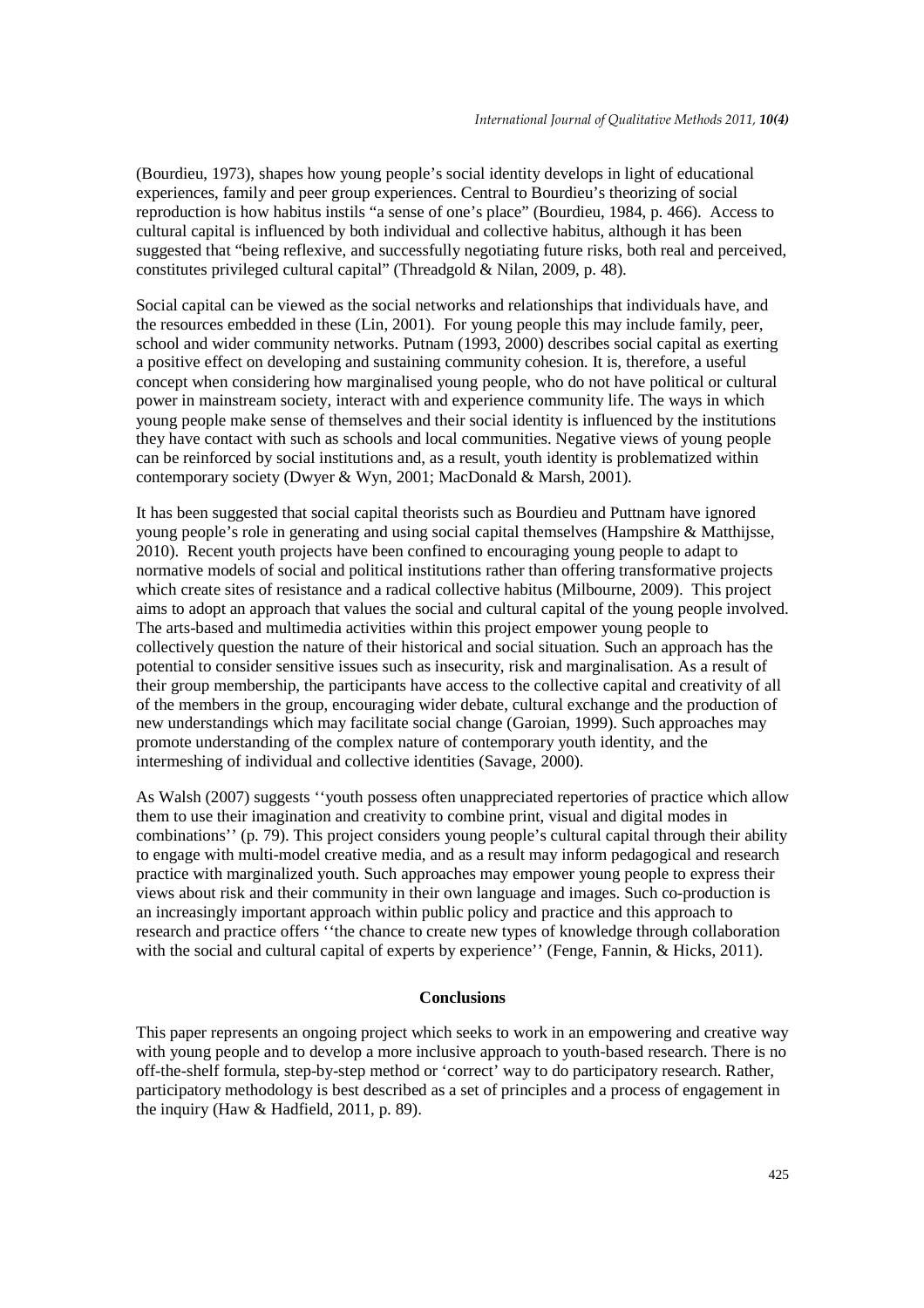Similar to the work of Howard and co-authors, (2002) "participants engage simultaneously in two processes: a creative process (i.e. developing an idea from concept through to creative outcome, including developing skills in script-writing, film and drama), and an investigative process (researching and developing knowledge in subject matter)" (p.,6). The challenge for participatory research with young people is to use appropriate creative approaches to capture the ways in which they express their understandings of the world in which they live. Developing such creative methodologies supports the notion that young people's cultural capital should be considered and valued. These methodologies therefore expand the epistemological boundaries of academic knowledge and practice. As Fenge and co-authors (2011) suggest, this encourages ''a more diverse contribution to academic knowledge and debate'' (p. 13), as well as an inclusive approach which allows researchers to develop an understanding of youth and risk, from the perspectives of marginalised young people themselves.

In light of the recent riots and unrest in England, it is increasingly important for academics, policy makers and practitioners to find new ways of engaging with marginalised young people, to listen to their concerns and to provide them with opportunities which support their connections to the communities in which they live.

#### **References**

- Allen, D. (2002). Research involving vulnerable young people: A discussion of ethical and methodological concerns. *Drugs: Education, Prevention and Policy*, *9*, 275–83.
- Ary, D., Cheser Jacobs, L., Sorensen, C., & Razavieh, A. (2009). *Introduction to research in education* ( $8<sup>th</sup>$  ed). Belmont, CA : Wadsworth Publishing Company..
- Banks, M. (2007). *Using visual data in qualitative research*. London: Sage.
- Beck, U. (1992). *Risk society*. London :Sage..
- Beltrán, L. R. (2005). 'La Comunicación para el desarrollo en Latino América:Un recuento de Medio Siglo', paper presented to the 3rd Congreso Panamericano de la Comunicación panel 3: Problemática de la Comunicación para el Desarrollo en el Contexto de la sociedad de la información, Buenos Aires, July 2005.
- Blanchet-Cohen, N., & Salazar, J. (2010). Empowering practices for working with marginalized youth. *Relational Child and Youth Care Practice*, *22*, 5-15.
- Boal, A. (2000). *Theatre of the oppressed*. London: Pluto Press.
- Boal, A. (1979). *Theatre of the oppressed* (C. McBride & M. McBride, Trans.). London: Pluto Press.
- Bourdieu, P. (1973). Cultural reproduction and social reproduction. In R. Brown (Ed.), *Knowledge, education, and cultural change: Papers in sociology of education* (pp. 77- 112). London: Tavistock
- Bourdieu, P. (1984). *Distinction: A social critique of the judgment of taste*. London: Routledge.
- Bourdieu, P. (1986). The forms of capital. In J. G. Richardson (Ed.), *Handbook of theory and research for the sociology of education* (pp. 241–58). New York: Greenwood Press.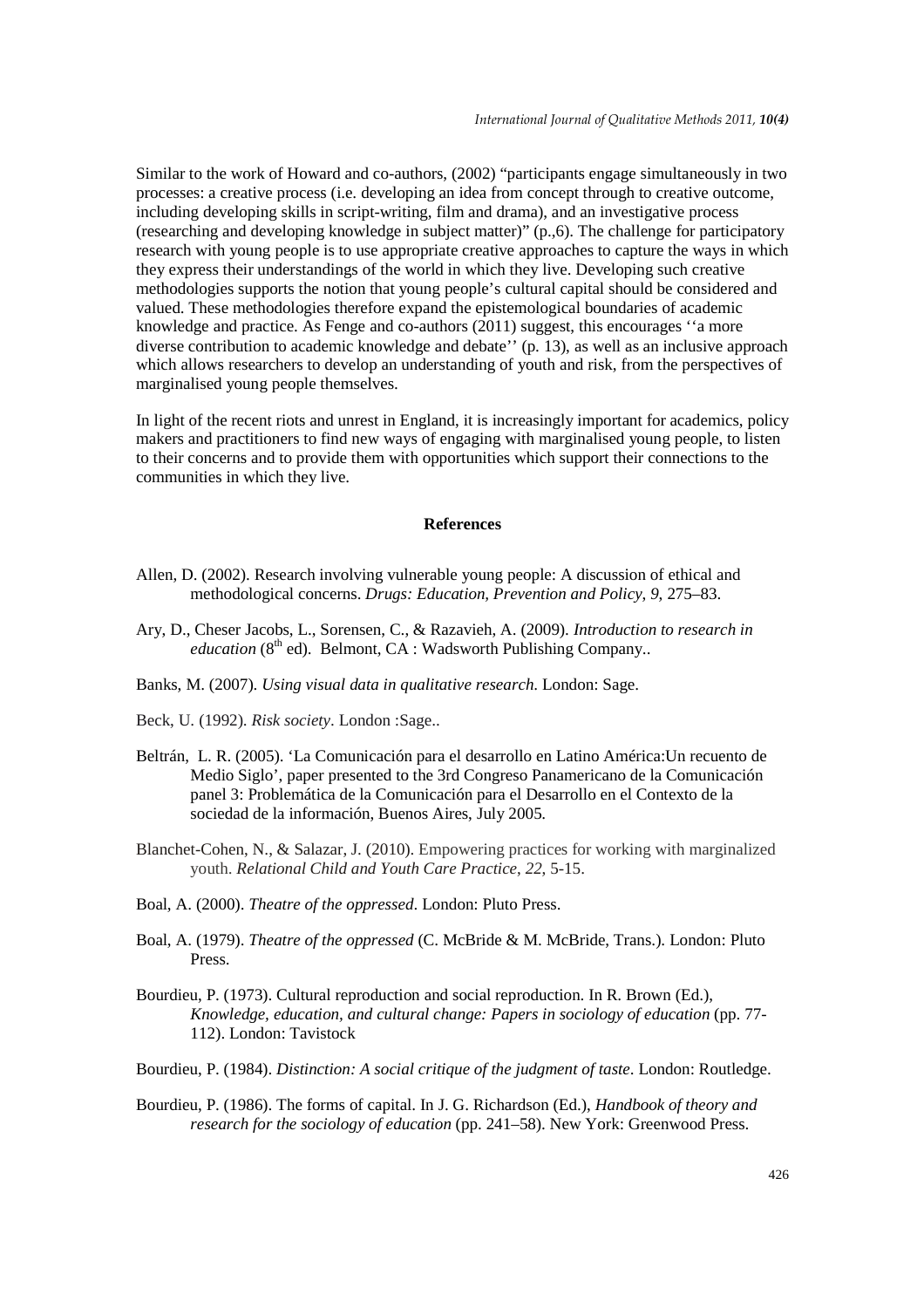- Bradbury, H., & Reason, P. (2003). Action research: an opportunity for revitalising research purpose and practices. *Qualitative Social Work*, *2*,155-175.
- Children's Society (2011). Good childhood blog. Retrieved August 23, 2011, from http://www.childrenssociety.org.uk/news-views/good-childhood-blog/how-can-weprevent-repeat-recent-riot-england.
- Conrad, D. (2004). Exploring risky youth experiences: Popular theatre as a participatory, performative research method. *International Journal of Qualitative Methods, 3*, 1-24. Retrieved from http://www.ualberta.ca/~iiqm/backissues/3\_1/html/conrad.html
- Curtis, K., Roberts, H., Copperman, J., Downei, A., & Liabo, K. (2004). How come I don't get asked no questions? Researching 'hard to reach' children and teenagers. *Child and Family Social Work*, *9*, 167-175.
- Cutts, W., Redmond, M, & Tayor, G. (2007). *The word on the street: A survey of the needs, attitudes and behaviour of young people in Bbournemouth 2006*. Bournemouth: Bournemouth University.
- Department for Children, Schools and Families (DCSF). (2008). *Aiming high for young people: A ten year strategy for positive activities (Implementation Plan)*. Department for Children Schools and Families: London: HMSO.
- Dwyer, P., & Wyn, J. (2001). *Youth, education and risk: Facing the future*. London: Routledge.
- Department for Education and Skills (DfES). (2005). *Youth matters, green paper*. Department for Education and Skills: Nottingham.
- Department for Education and Skills (DfES). (2006). *Youth matters: Next steps*. Department for Education and Skills: Nottingham.
- Fals-Borda, O., & Rahman, M. (Eds.). (1991). *Action and knowledge: Breaking the monopoly with participatory action-research.* New York: Apex Press.
- Fals Borda, O. (1987). The application of participatory research in Latin America. *International Sociology*, *2*, 329-347.
- Fenge, L., Fannin, A., & Hicks, C. (2011). Co-production in scholarly activity: Valuing the social capital of lay people and volunteers. *Journal of Social Work*. DOI: 10.1177/1468017310393796.
- Freire, P. (1970). *Pedagogy of the oppressed* (M. B. Ramos, Trans.). New York: Continuum Publishing Corp.
- Freire, P. (1988). Creating alternative research methods: Learning to do it by doing it. In S. Kemmis & R. McTaggart (Eds.), *The action research reader* (pp. 291-313). Victoria, Australia: Deakin University Press.
- Furlong, A., & Cartmel, F. (1997). *Young people and social change:Individualization and risk in late modernity*. Buckingham: Open University Press.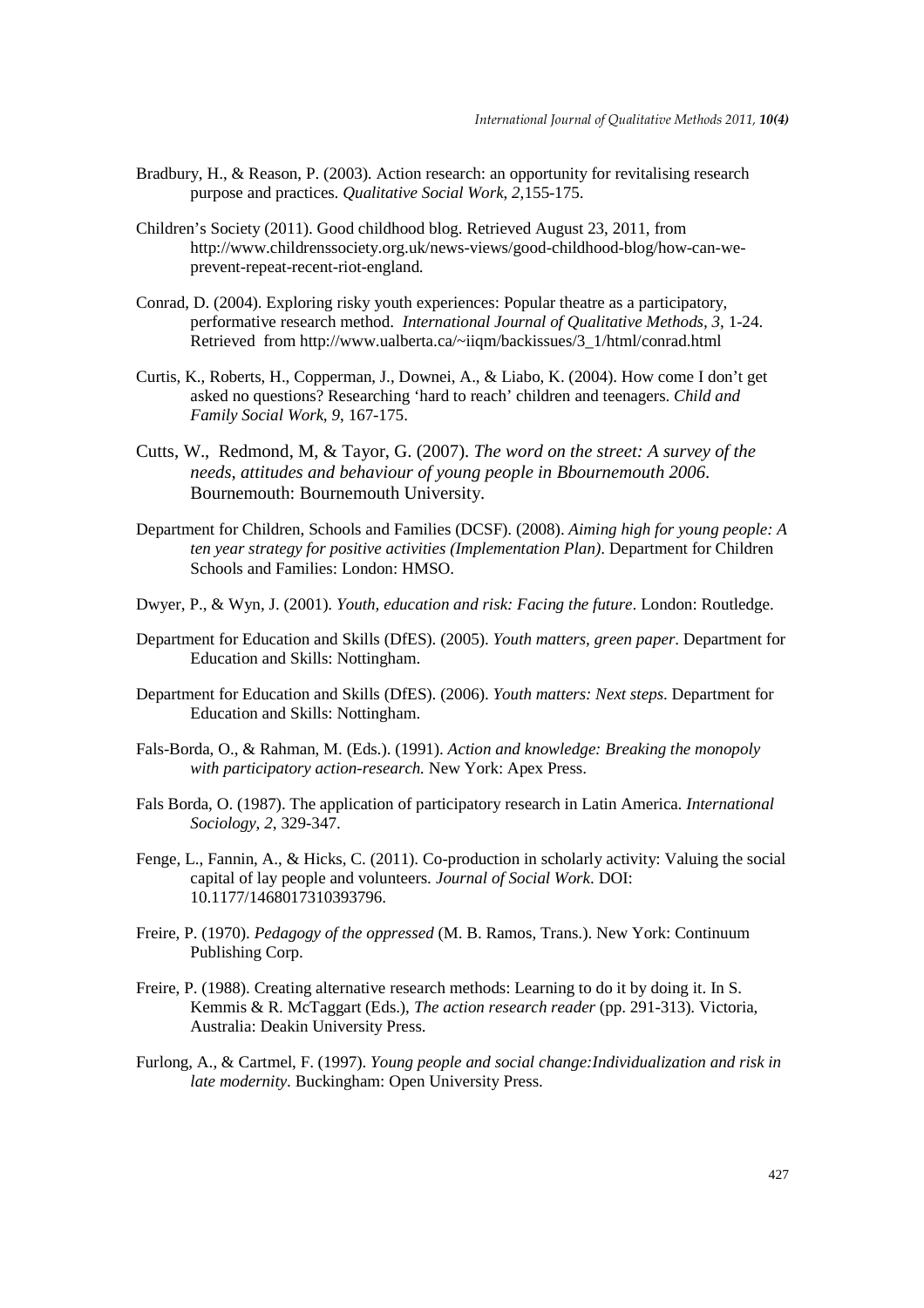- Garoian, C. (1999). *Performing pedagogy: Toward an art of politics.* Albany: State University of New York Press.
- Guhathakurta, M. (2008). Theatre in participatory action research: Experiences from Bangladesh. In P. Reason & H. Bradbury (Eds.), *The SAGE handbook of action research: Participative inquiry and practice* (pp. 510-521). London: Sage.
- Hampshire, K.R., & Mattihjsse, M. (2010). Can arts projects improve young people's wellbeing? A social capital approach. *Social Science and Medicine*, *71*, 708-716.
- Haw, K., & Hadfield, M. (2011). *Video in social science research. functions and forms.* London: Sage.
- Holloway, S., & Valentine, G. (Eds.). (2000). *Children's geographies*. London: Routledge.
- Howard, S., Hoyer, L., Macgregor, L., Maltman., S., Spencer, A., Skelly, C. & Hardy, F. (2002). 'Peer research: Experiences, perceptions, issues.' Paper presented at the Australian Association for Research in Education conference, 2-5 December, University of Queensland. Retrieved from www.aare.edu.au/02pap/spe02537.htm
- James, C., Davis, K., Flores, A., Francis, J.M., Pettinghill, L., Rundle, M., & Gardner, H. (2010). Young people, ethics, and the new digital media. *Contemporary Readings in Law and Social Justice*, *2*, 215–284.
- Khanlou, N. (2008). Psychosocial integration of second and third generation racialized youth in Canada. *Canadian diversity/Diversité canadienne*, *6*, 54-57.
- Kozinets, R. V. (2002). The field behind the screen: Using netnography for marketing research in online communities. *Journal of Marketing Research*, *39,* 61-72.
- Lamb, A., & Johnson, L. (2007). An information skills workout: Wikis and collaborative writing. *Teacher Librarian*, *34*, 57-59.
- Leitch, R. (2008). Creatively researching children's narratives through images and drawings. In Thomson, P (Ed.), *Doing visual research with children and young people* (pp. 37-58). London: Routledge.
- Lin, N. (2001). *Social capital: A theory of social structure and action*. New York: Cambridge University Press.
- Local Government Group (2010). *Valuing young voices, strengthening democracy: the contribution made by youth engagement.* Retrieved February 24, 2010, from http://www.idea.gov.uk/idk/aio/22879535

MacDonald, R. & Marsh, J. (2001). Disconnected youth? *Journal of Youth Studies*, *4*, 373-391.

- Markham, A. N. (2005). The methods, politics, and ethics of representation in online ethnography. In N. K. Denzin & Y. S. Lincoln (Eds.), *The SAGE handbook of qualitative research* (3rd ed., pp. 793-820). Thousand Oaks, CA: Sage.
- McIntyre, A. (2000). Constructing meaning about violence, school, and community: Participatory action research with urban youth. *The Urban Review*, *32*, 123-154.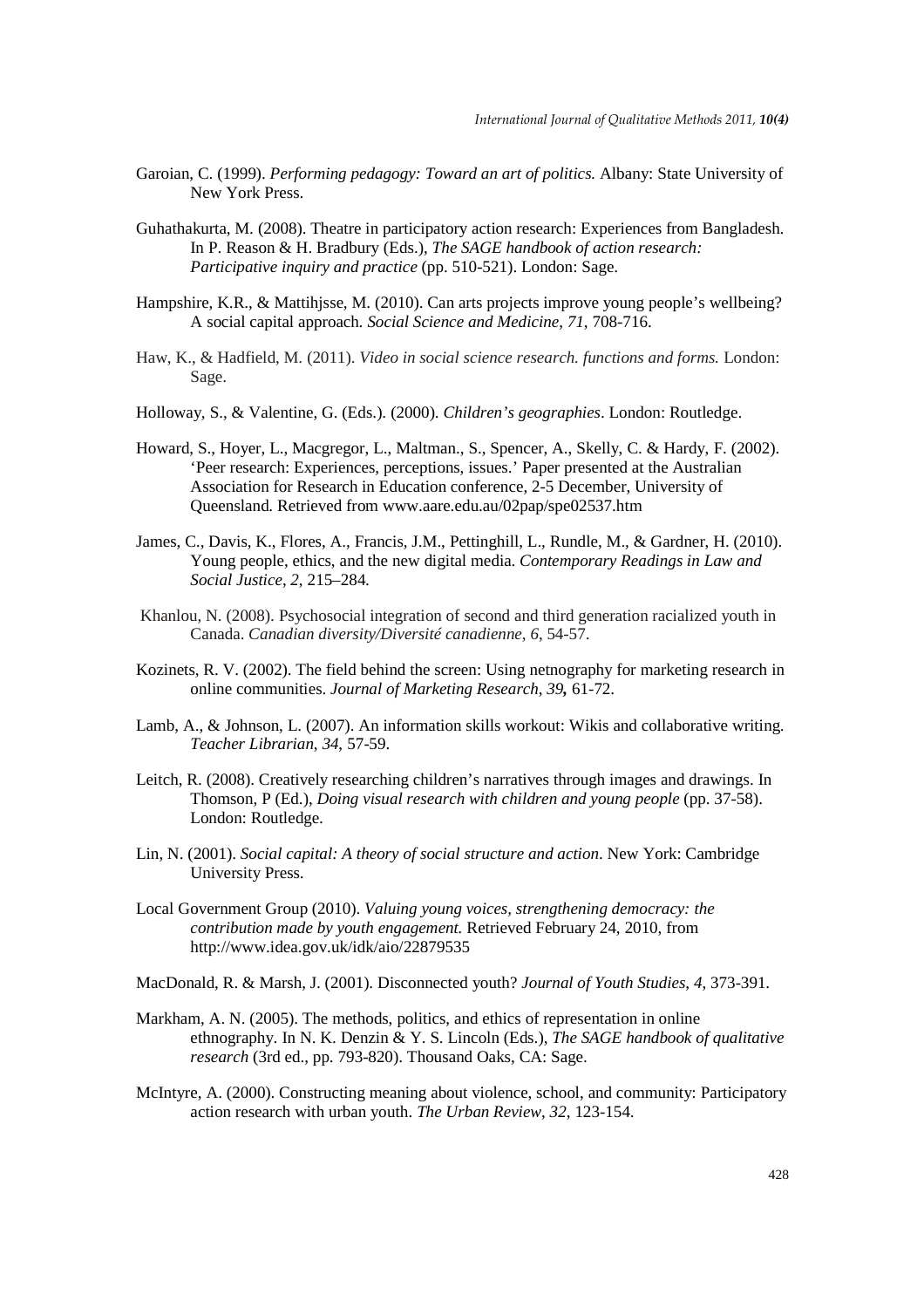- McMillan, J., & Schumacher, S. (1997). *Research in education: A conceptual introduction* (4th ed.). New York: Addison-Wesley Educational Publishers.
- Milbourne, L. (2009). Valuing difference or securing compliance? Working to involve young people in community settings. *Children and Society*, *23*, 347-363
- Minkler, M., Fadem, P., Perry, M., Blum, K., Moore, L., & Rogers, J. (2002). Ethical dilemmas in participatory action research: A case study. *Health Education and Behaviour*, *29*, 14– 29.
- Office for Standards in Education (Ofsted) (2007). *Building on the best: Overview of local authority youth services 2005/06.* London: Ofsted.
- Office for Standards in Education (Ofsted). (1996). *Exclusions from secondary school 1995/96*. London :HMSO. .
- Pavlidis, A., & Baker, S. (2010). Who participates? Differing perceptions of risk by young people and the impact on strategies for youth participation. *Youth Studies Australia*, *29*, 27-34.
- Penrod, D. (2007). *Using blogs to enhance literacy: The next powerful step in 21stcentury learning*. Lanham MD: Rowman & Littlefield Education.
- Puri, A. (2007). The web of insights: The art and practice of webnography. *The Market Research Society*, *49*, 387-408.
- Putnam, R. (1993). *Making democracy work: Civic traditions in modern Italy.* Princeton, NJ: Princeton University Press.
- Putnam, R. (2000*). Bowling alone: The collapse and revival of American community*. New York: Simon.
- Roche J, Tucker S., Thomson R., & Flynn R. (2006). *Youth in society: Contemporary theory, policy and practice.* London: Sage.
- Rowan, M., & Huston, P. (1997). Qualitative research articles: Information for authors and peer reviewers. *Canadian Medical Association Journal*, *157*, 1442–1446.
- Saldana, J. (Ed.). (2005). *Ethnodrama: An anthology of reality theatre*. Walnut Creek, CA: Alta Mira Press.
- Savage, M. (2000). *Class analysis and transformation*. Buckingham: Open University Press.
- Social Exclusion Unit. (1999). *Truancy and school exclusion*. London: HMSO.
- Sibley, D. (1995). *Geographies of exclusion: Society and difference in the West*. London: Routledge.
- Spindler, G., & Hammond, L. (2000). The use of anthropological methods in educational research: Two perspectives. *Harvard Educational Review*, *70*, 39-48.
- te Riele, K. (2006). Youth 'at risk': Further marginalizing the marginalized? *Journal of Education Policy*, *21*, 129–145.